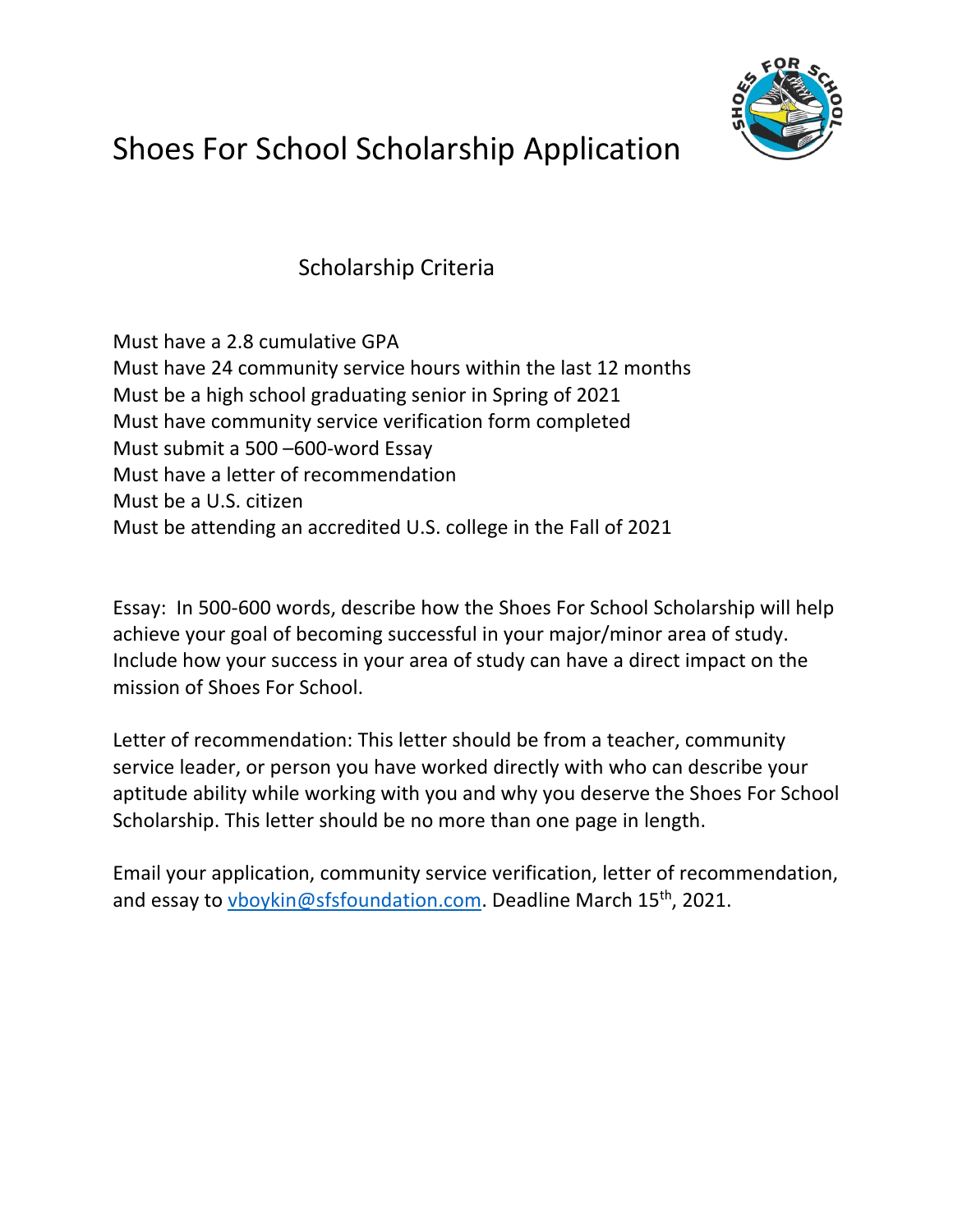

## Shoes For School Scholarship Application

## Community Service Verification Form

Worker's Name \_\_\_\_\_\_\_\_\_\_\_\_\_\_\_\_\_\_\_\_\_\_\_\_\_\_\_\_\_\_\_\_\_\_\_

| Date<br>Worked | Hours<br>Worked | <b>Organization Name</b> | Supervisor's<br>Name | Supervisor's<br>Signature |
|----------------|-----------------|--------------------------|----------------------|---------------------------|
|                |                 |                          |                      |                           |
|                |                 |                          |                      |                           |
|                |                 |                          |                      |                           |
|                |                 |                          |                      |                           |
|                |                 |                          |                      |                           |
|                |                 |                          |                      |                           |
|                |                 |                          |                      |                           |
|                |                 |                          |                      |                           |
|                |                 |                          |                      |                           |
|                |                 |                          |                      |                           |
|                |                 |                          |                      |                           |

Please submit with scholarship application. Deadline April 15<sup>th</sup>, 2020